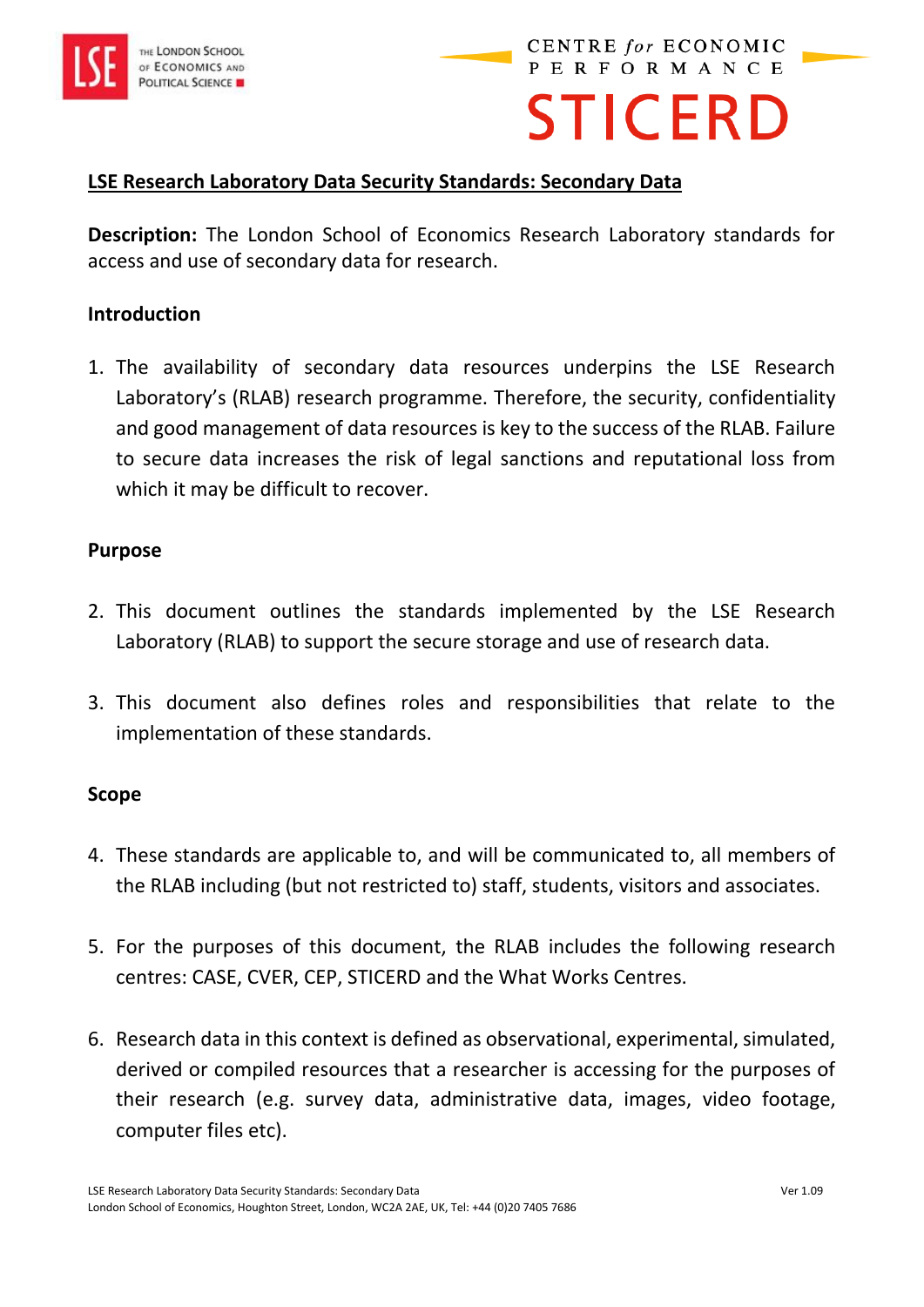- 7. The data covered by these standards are anonymised data, which offer little possibility for the user to disclose sensitive information (even in combination with other sources). These datasets may be available via downloads from the web via click through licenses.
- 8. These standards do not cover access to sensitive or personal data, or data that requires any kind of contractual guarantee from the LSE or RLAB. Access to these data types are covered in the document *RLAB Security Standards for Sensitive Data.*
- 9. These standards do not cover primary data resources created by researchers.

# **Definitions**

- 10.Data contract/license refers to a formal agreement entered into by a member of the RLAB in return for access to research data. As outlined above, this includes (but is not restricted to) click through licenses as well as agreements that must be signed in hard copy.
- 11.Data Resources refers to all IT and contractual resources provided to researchers to store, safeguard, and analyse their data, as well as the data themselves.
- 12. Members refers to all staff, students, associates, visitors and others working with RLAB resources.
- 13.RLAB domain refers to dedicated subnets of the LSE IT network on which RLAB servers, PCs, and users are managed. This enables RLAB IT staff to have increased control over IT security than would be possible as part of the LSE domain.

# **Standards**

- 14.Access to the RLAB IT facilities is only available to registered RLAB members via user specific, password protected accounts controlled by the IT Manager. These accounts abide by the *LSE Password Policy* which enforces high complexity and length of 15 or more characters.
- 15.In order to register as a data user and access the RLAB network, all staff, students, associates and visitors must complete the *RLAB Data Security Form* prior to accessing or storing any data within the RLAB domain.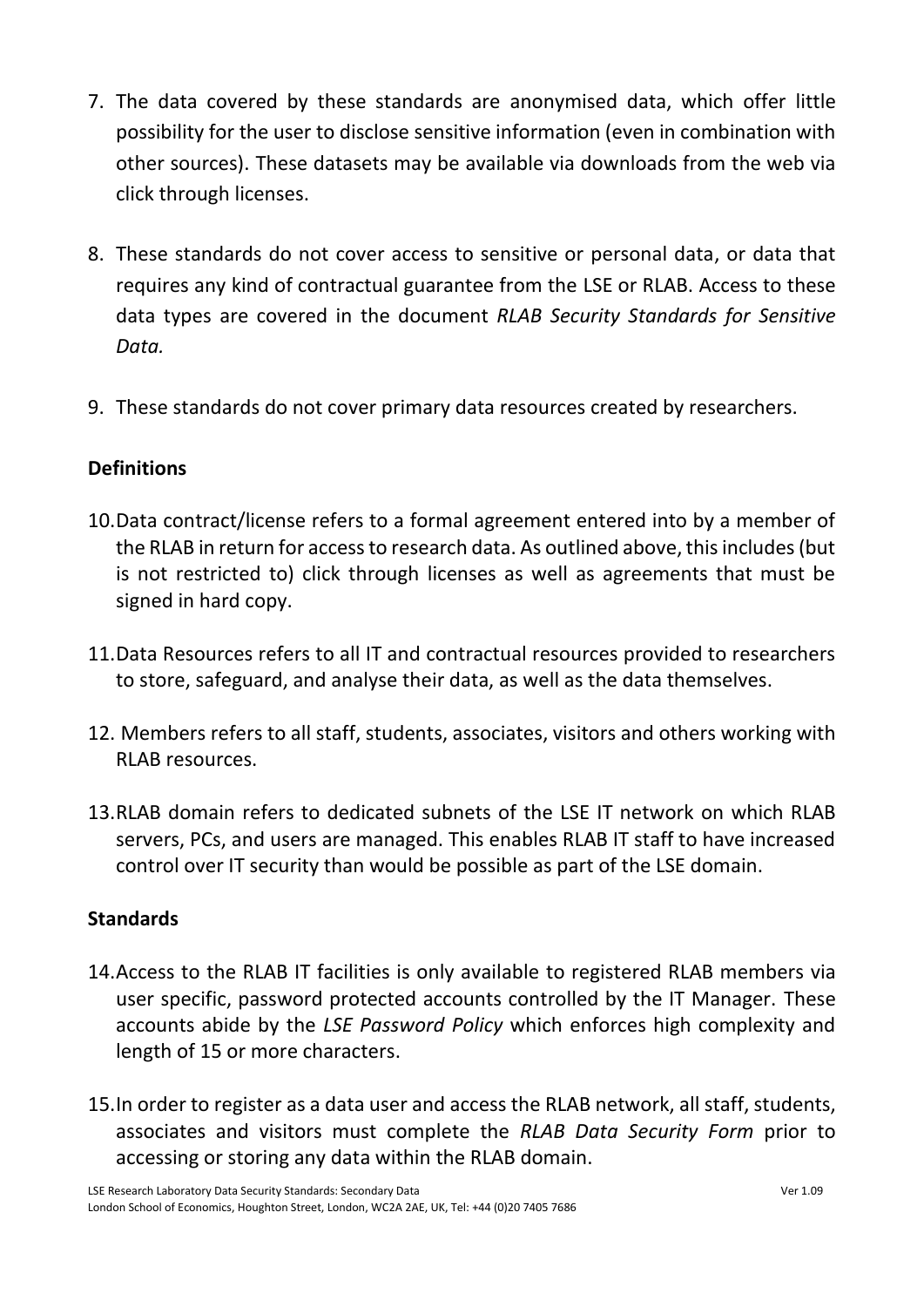- 16.Data that are contractually restricted to specific programmes, projects, or individuals will be accessed only by members covered by the contract.
- 17.RLAB members must not copy or pass data to any unlicensed person.
- 18.Visitors to the RLAB may be able to access data resources depending on the conditions of their data license and following consultation with a centre manager.
- 19.Researchers from other institutions who do not have employment/associate /visitor status with RLAB cannot access any RLAB IT/data resources even if they are involved in a collaborative project with RLAB members.
- 20.On leaving the RLAB members may only remove data that is licensed to them at an individual level.
- 21.The RLAB conforms to the *Conditions of Use of IT Facilities at the LSE*, the *LSE Information Security Policy* and the *LSE Information Classification Standard.*
- 22.All devices used to access or work on data conform to the *LSE Minimum Standards for device security.*

#### **Licensing**

- 23.RLAB members are responsible for ensuring that they hold valid, up to date licenses for all data resources they are accessing.
- 24.RLAB members will at all times abide by any license or contractual conditions associated with their access and analysis of research data.
- 25.Members must be aware at all times that data licenses are legal documents and any breach of the terms of the document may lead to sanctions being taken, by both the LSE and the data provider.

#### **Storage**

26.As standard all data resources should be stored on secure networked spaces (J: for CEP and SERC, Z: for STICERD and CASE) or on the RLAB remote desktop servers.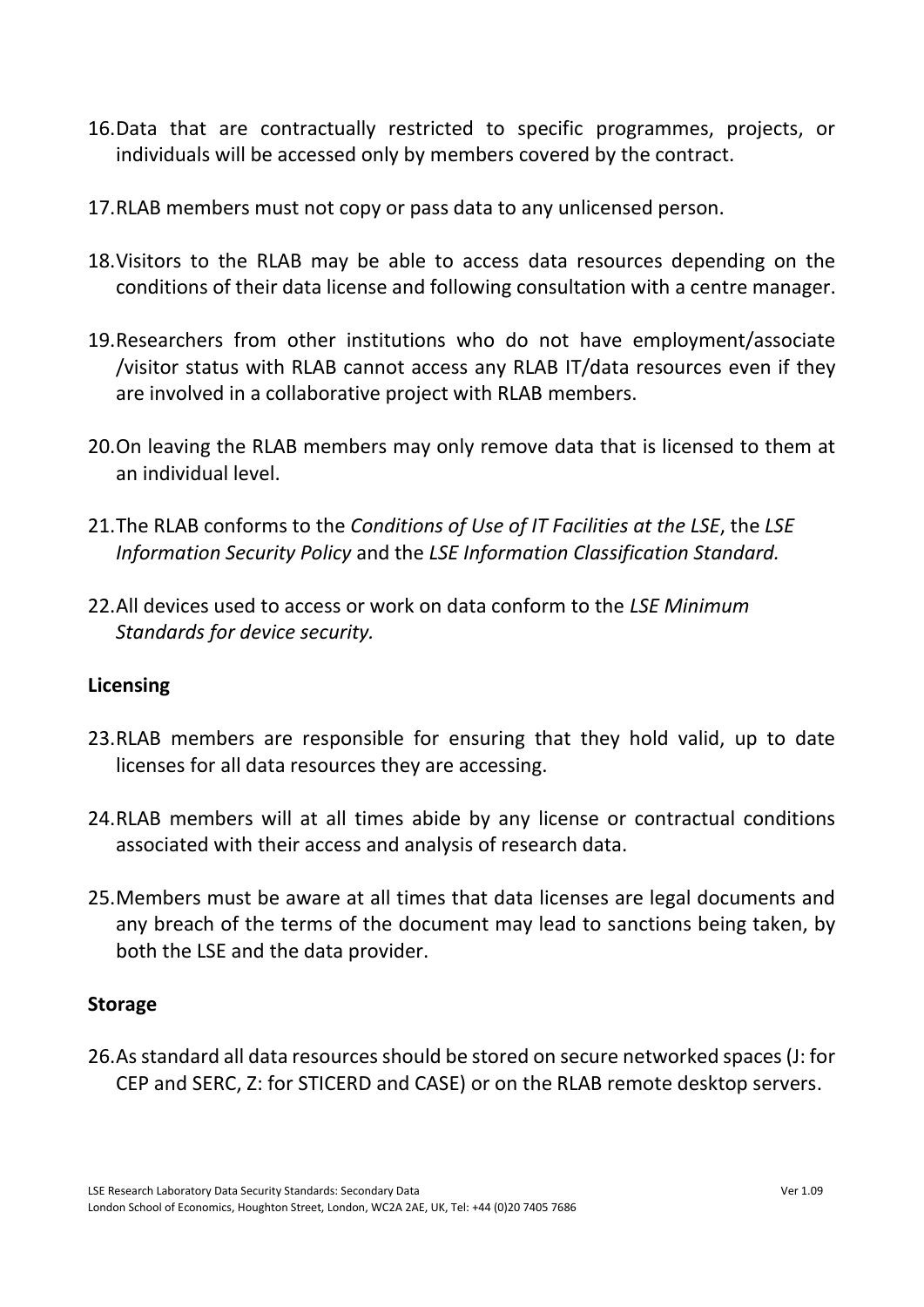- 27.Data should only be stored on a member's PC hard drive for analysis purposes, and only where such local storage does not compromise data security. Data should be removed to a network drive as soon as the analysis is complete.
- 28.It is recommended that to reduce the risk of data loss no data should be stored on portable storage (eg. USB hard drives or memory sticks). Where there is genuine need to store data on a portable device, members should consider using a drive that has either software or hardware encryption**.** It is advisable to store these devices in a secure location e.g. in locked desk drawer.

# **Security**

- 29.Access to the RLAB is via swipe card only and is restricted to members.
- 30.All offices have locks and the IT offices have additional swipe card locks which are only accessible by the RLAB IT team.
- 31.All RLAB servers are located in a secure server room. The server room is accessed via two locked doors within the swipe card restricted area. Keys are held only by the IT team and centre managers.
- 32.All data are stored within password protected folders that can be accessed only by licensed users (and IT staff)
- 33.PCs have a screen lock implemented automatically after 12 minutes. This lock can only be disabled by the active user (or a member of the IT team).
- 34.All computer hard drives that have held data are removed and degaussed using a National Cyber Security Centre approved device, [http://www.veritysystems.com/products/sv91m/,](http://www.veritysystems.com/products/sv91m/) before being sent for disposal.
- 35.Access permissions for user network spaces are removed on the member leaving the RLAB.

## **Roles and Responsibilities**

- 36.Members of the RLAB are responsible for adhering to any license/contractual conditions associated with their data access.
- 37.Any data contract which requires an institutional guarantee must be lodged with the centre manager and signed by the Director of the LSE Research Division. Any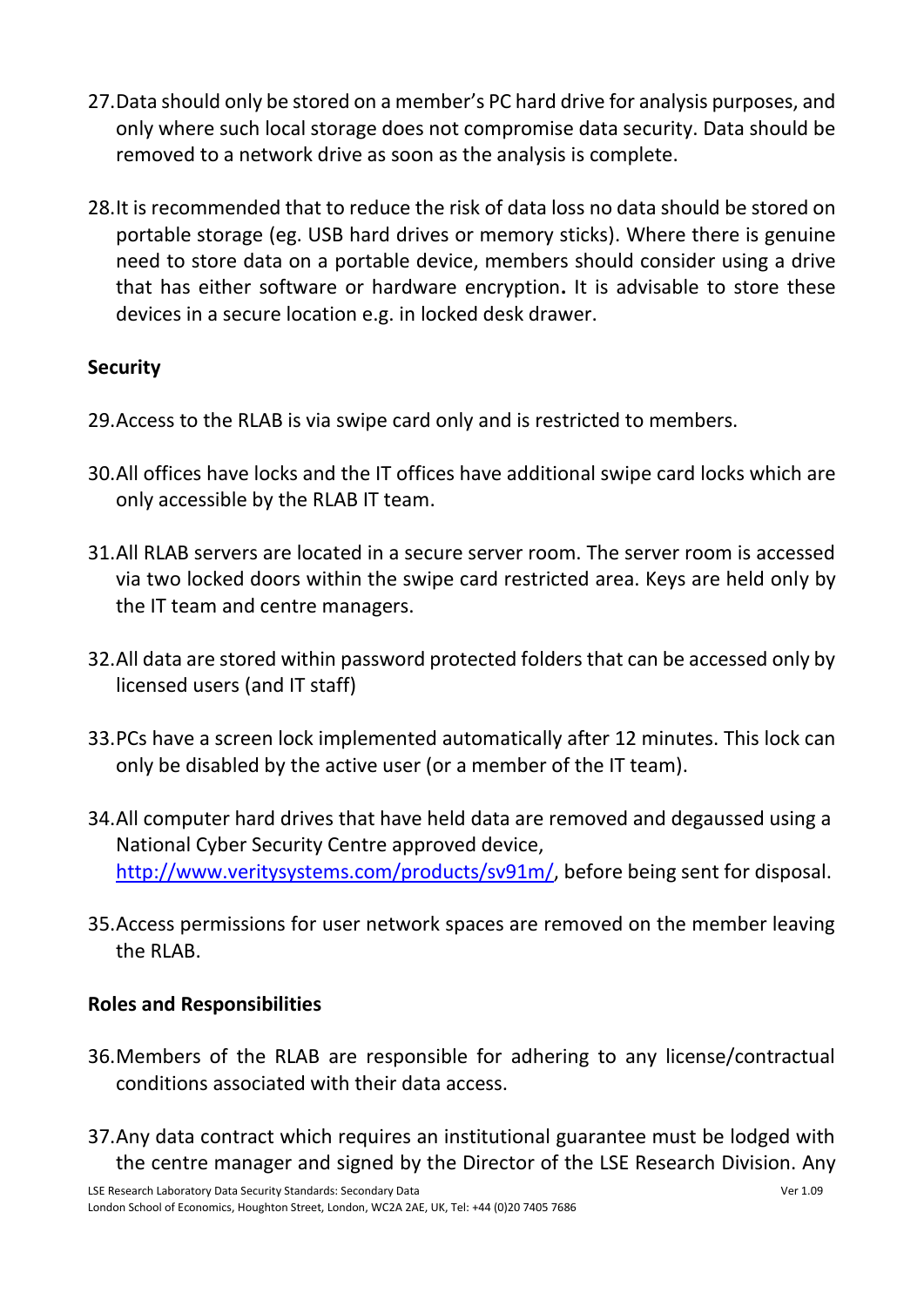data contracts signed by other members of staff (e.g. heads of department, PhD supervisors, project principal investigators) on behalf of the LSE/RLAB will not be legally valid.

- 38.The centre managers will provide support for data purchase, and contractual and licensing issues.
- 39.Data support, including advice on data resources available within the LSE, will be provided by the LSE Library [\(datalibrary@lse.ac.uk\)](mailto:datalibrary@lse.ac.uk).
- 40.All ONS Accredited Researchers MUST take the following precautions during any remote access from home to ONS data held on the SRS or SDS system during the Corona Pandemic
	- a. They must only work from their agreed nominated UK address,
	- b. They MUST inform the SRS Research Support team if they access the SRS from a place that is not their home address i.e. an agreed secure room or Government site such as the Bank of England.
	- c. They MUST NOT leave the laptop unattended or on show, i.e. in a conservatory.
	- d. Accredited Researchers MUST Sign off or disconnect from the SRS environment and Remote Access Sessions as soon as they have completed their remote access requirements. (This includes taking short breaks etc), laptops must be shut down completely once work has been concluded.
	- e. Access is only through a machine and connection provided by the researcher's organisation. No use of personal computers is allowed.
	- f. Access is only allowed where a researcher already has remote access from their organisation approved by ONS under the Assured Organisational Connectivity scheme.
	- g. No remote access will be allowed outside normal working hours, without prior written agreement with ONS.
	- h. Approval will be on a project by project basis for individual researchers.
	- i. Approval to access data to work on a specific research project will not mean that access for any other research project has been approved.
	- j. Take reasonable precautions to ensure that other household members do not see the laptop screen.

# **Reporting**

41.Any actual or suspected breach of data security must be immediately reported to the Centre Manager who will take appropriate action and inform relevant authorities.

## **Disciplinary procedures**

42.Failure to comply with these standards or its subsidiary regulations may result in disciplinary action in accordance with procedures outlined in the *Conditions of Use of IT Facilities at the LSE.* Disciplinary action may include loss of RLAB Membership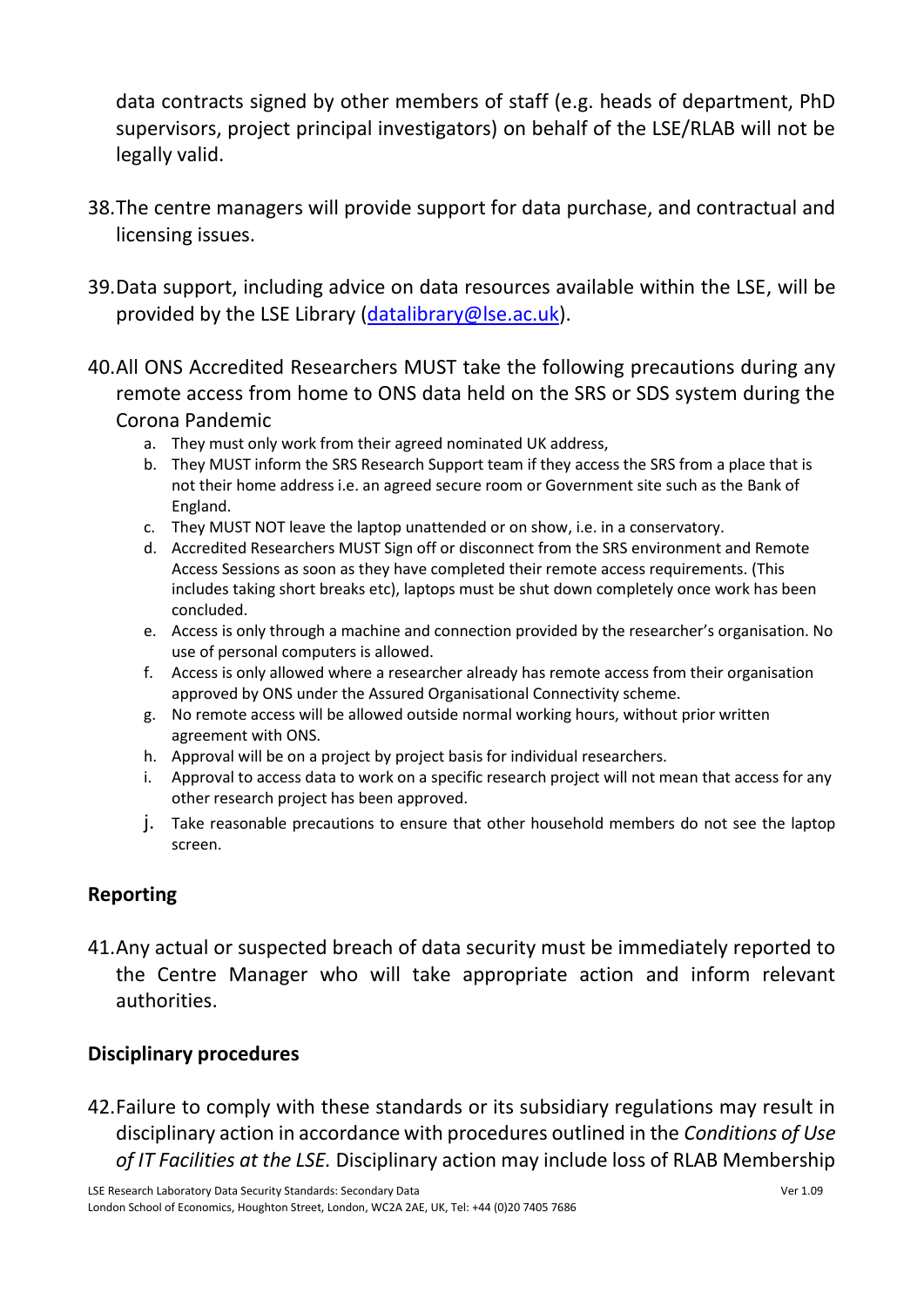and access to RLAB facilities. Non-compliance with data access contracts may also lead to data providers imposing sanctions including criminal charges and loss of ESRC funding.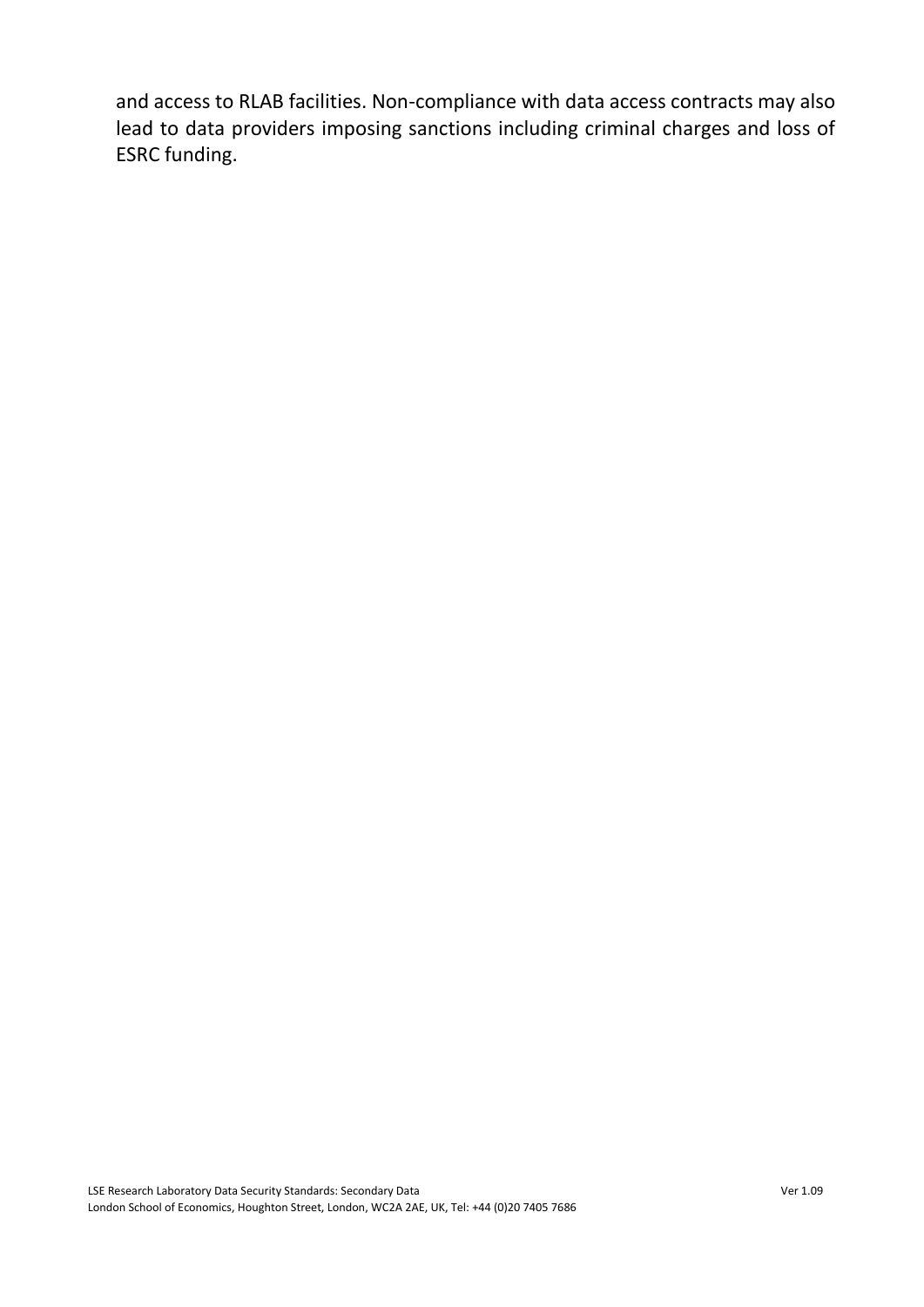#### **Reference documents**

#### 43.RLAB Sensitive Data Security Standard

[https://rlab.lse.ac.uk/itsupport/downloads/files/LSE\\_Research\\_Laboratory\\_Security\\_Standards\\_for\\_Sensitive\\_Data.pdf](https://rlab.lse.ac.uk/itsupport/downloads/files/LSE_Research_Laboratory_Security_Standards_for_Sensitive_Data.pdf)

- 44.RLAB Data Security Standard [https://rlab.lse.ac.uk/itsupport/downloads/files/LSE\\_Research\\_Laboratory\\_Data\\_Security\\_Standards.pdf](https://rlab.lse.ac.uk/itsupport/downloads/files/LSE_Research_Laboratory_Data_Security_Standards.pdf)
- 45.RLAB Data Security Agreement [https://rlab.lse.ac.uk/itsupport/downloads/files/LSE\\_Research\\_Laboratory\\_Data\\_Agreement.pdf](https://rlab.lse.ac.uk/itsupport/downloads/files/LSE_Research_Laboratory_Data_Agreement.pdf)
- 46.RLAB Remote Working Guidelines [https://rlab.lse.ac.uk/itsupport/downloads/files/LSE\\_Research\\_Laboratory\\_Remote\\_Working\\_guidelines.pdf](https://rlab.lse.ac.uk/itsupport/downloads/files/LSE_Research_Laboratory_Remote_Working_guidelines.pdf)
- 47.Conditions of Use of IT Facilities at the LSE <https://info.lse.ac.uk/staff/services/Policies-and-procedures/Assets/Documents/conOfUseOfITFacAtLSE.pdf>
- 48.LSE Information Security Policy <https://info.lse.ac.uk/staff/services/Policies-and-procedures/Assets/Documents/infSecPol.pdf>
- 49.LSE IT Services Password Policy <https://info.lse.ac.uk/staff/divisions/dts/password/LSE-password-policy>
- 50.LSE Information Classification Standard <https://info.lse.ac.uk/staff/services/Policies-and-procedures/Assets/Documents/infSecStaIT.pdf>
- 51.LSE Minimum Standards for device security <https://info.lse.ac.uk/staff/services/Policies-and-procedures/Assets/Documents/internal/staffAndStudents/devLevSecMin.pdf>

#### Key Contacts

Harriet Ogborn Centres Manager (CEP, CVER, What Works Centres)

Annie-Rose Nicholas STICERD and CASE Manager

Nic Warner RLAB Information Technology Manager

David Coombe Director, LSE Research and Innovation

Helen Porter LSE Library Research Data Librarian

Jia Fu LSE Information Security Manager

Rachael Maguire LSE Records Manager (advice on DPA etc) 02079557285 [H.Ogborn@lse.ac.uk](mailto:H.Ogborn@lse.ac.uk)

02079556679 [A.Nicholas1@lse.ac.uk](mailto:A.Nicholas1@lse.ac.uk)

02079557432 [n.s.warner@lse.ac.uk](mailto:n.s.warner@lse.ac.uk)

02079557114 [d.coombe@lse.ac.uk](mailto:d.coombe@lse.ac.uk)

02079557238 [Datalibrary@lse.ac.uk](mailto:Datalibrary@lse.ac.uk)

02034862802 [J.Fu8@lse.ac.uk](mailto:J.Fu8@lse.ac.uk)

02079554622 [r.e.maguire@lse.ac.uk](mailto:r.e.maguire@lse.ac.uk)